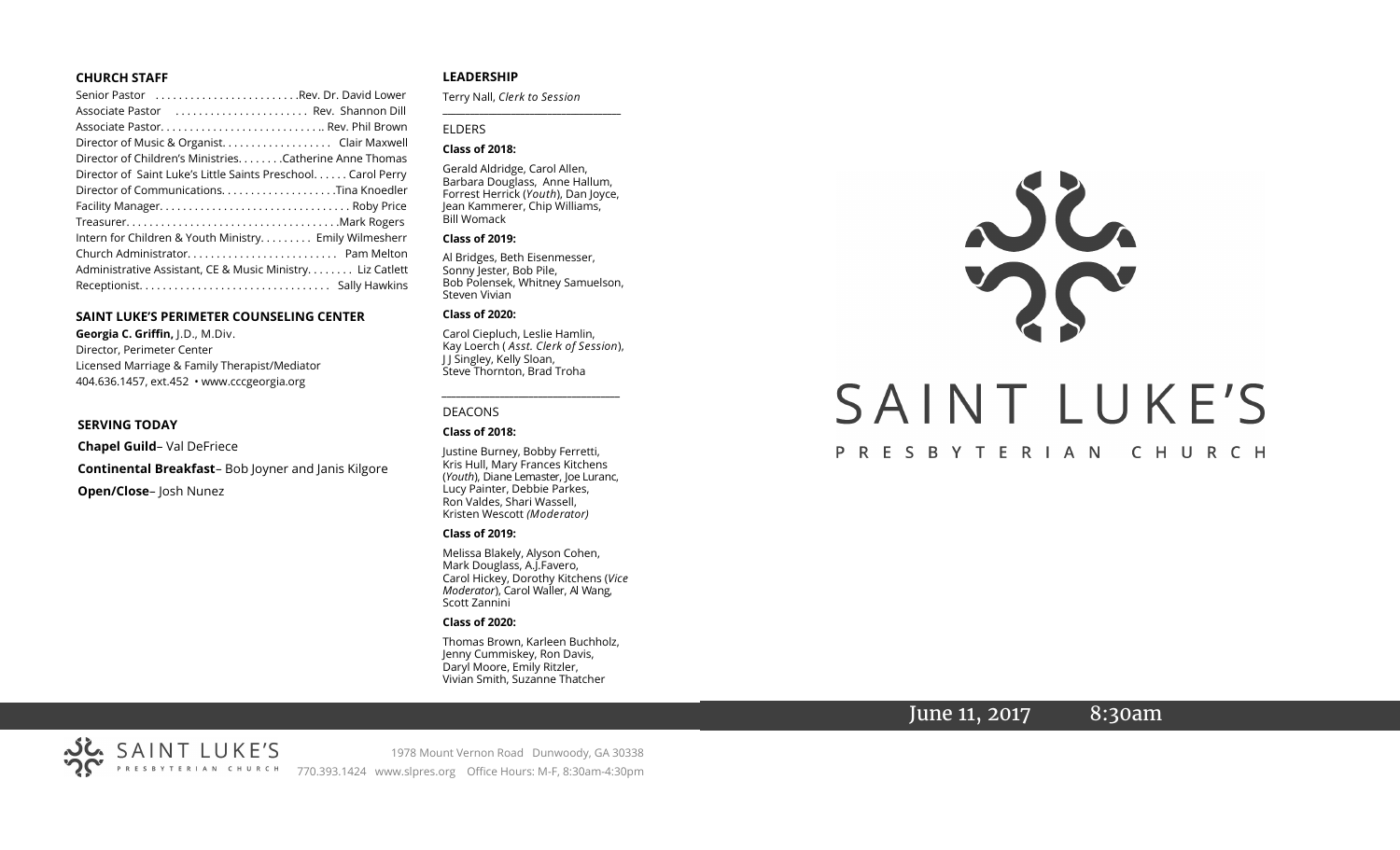

1978 Mount Vernon Road • Dunwoody, Georgia 30338 770.393.1424 • www.slpres.org

#### **June 11, 2017**  Trinity Sunday

#### **Liturgical Color:** Green

*Green is used for all of the other time periods (called Ordinary Time) not marked by a specific festival or season.* 

#### **SUNDAY SCHEDULE**

8:30am Chapel Communion Service 9:30am Sunday School 10:30am Sanctuary Worship Service *Nursery available at all services and Sunday School.*

## MISSION

Responding to God's call and empowered by the Holy Spirit, we invite all to join us in knowing, serving, and sharing Jesus Christ here and around the world.

# VISION

To be a beacon of faith, hope, and love– every member an active disciple in Christ's ministry.

# **WELCOME, GUESTS!**

We are delighted you are worshipping with us.

**DURING** the Welcome, please print the requested information on the Friendship Pad and pass the Friendship Pad down the pew.

**AFTER** the worship service, please join us outside the Chapel where our Pastors will be available to answer questions and provide you with a loaf of freshly-baked bread.

**FOR MORE** information about our programs, ministries or membership, please contact one of our Pastors at 770.393.1424, or visit our website: slpres.org.

### **THAT ALL MAY WORSHIP**

**ASSISTIVE** hearing devices, large print hymnals, large print bulletins and back cushions are available. Please contact an usher for further assistance. **CHILDREN'S WORSHIP** buckets

and activity sheets are available on the table just outside the Chapel doors. For your convenience, there is a Family Restroom located in the hallway of the administrative offices, on the first floor, near the main lobby.

## **CARE FOR A REAL SCOTTISH HERITAGE**

**EXPERIENCE?**— We are currently planning to host a trip to Scotland next spring from April 29 to May 7, 2018. If you are interested in learning more about this exciting opportunity please join us after the 10:30am worship on June 25 in the Chapel. We are looking for roughly 25 people to join us as we explore this exciting country and our Presbyterian roots (our tour guide is an ordained minister in the Church of Scotland!). Some of you may recall we visited Scotland a few years ago and had such a wonderful time we are going back! Mark your calendars and join us on the 25th to get more information. Contact Phil Brown with any questions at philbrown@slpres.org.

**FAMILY PROMISE IN JULY**—The Pentecost celebration was epic last Sunday at Saint Luke's, with David Lower reminding us what the Holy Spirit help us do right here right now. Since we gave our April hosting week to a new host congregation, we are feeling a little rusty in Family Promise hosting. The cure is our hosting next month, July 23-30. We know some of you will have vacation conflicts. On the positive side, there should be no school conflicts and kids can stay up later! Please sign up using this link: [https://tinyurl.com/SLPCFP2017](https://tinyurl.com/SLPCFP2017-07)-07. Email David King at cardheel@yahoo.com if you need help signing up. In late July, with school about to resume, this is an exciting time in the life of our church and an exciting time with Family Promise. Thanks for all you do.

# **MOMMY AND ME, THE CLASSROOM**

**RENOVATION INITIATIVE**— Would you like to be a part of Saint Luke's mission to assist the Refugee Family Literacy Program's , AKA Mommy and Me, expansion at the Memorial Drive Presbyterian Church? There is plenty of work to do and all church members are invited to be a part of this mission. The work content varies, is planned each Saturday and the plan is being communicated via email. Anyone who is interested in volunteering to help and would like to receive announcements of the upcoming work should contact Tom McIntosh at [thomasmcintosh@bellsouth.net](mailto:thomasmcintosh@bellsouth.net) or Daryl Moore, [ddmoore@yahoo.com.](mailto:ddmoore@yahoo.com)

#### **FOURTH OF JULY PARADE, WE WANT YOU!—**

Please make plans to attend the Saint Luke's float decorating on Sunday, July 2 at 6pm. We'll have hot dogs, chips and drinks so please let us know if you can come and help out. We need many hands to create our standout float! RSVP please for food planning purposes to Sonny Jester at sonny.jester@gleedsusa.com.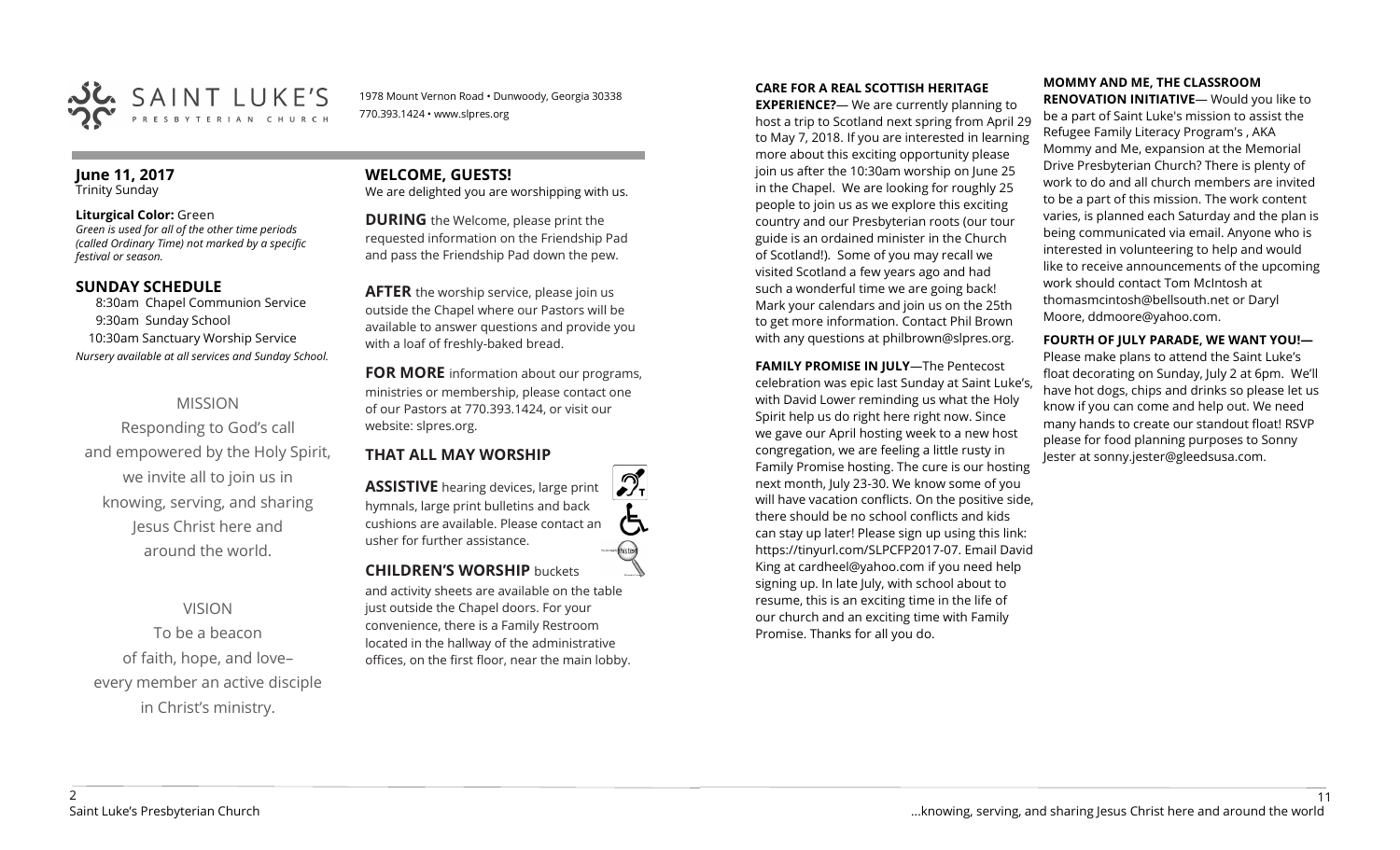# YOUTH MINISTRY

**Phil Brown philbrown@slpres.org / 770.393.1424 ext. 238 Emily Wilmesherr emilywilmesherr@slpres.org/ 770.393.1424 ext. 234**   $\_$  ,  $\_$  ,  $\_$  ,  $\_$  ,  $\_$  ,  $\_$  ,  $\_$  ,  $\_$  ,  $\_$  ,  $\_$  ,  $\_$  ,  $\_$  ,  $\_$  ,  $\_$  ,  $\_$  ,  $\_$  ,  $\_$  ,  $\_$  ,  $\_$  ,  $\_$ 

#### **YOUTH SUNDAY SCHOOL**

This Sunday we will meet upstairs in the youth room for a service project around the church. The new Sunday School time is 9:30-10:15am.

Next Sunday, June 18, we will meet in the lobby to go out to breakfast.

#### **NEW SUNDAY WORSHIP TIMES BEGINS THIS SUNDAY**

Hopefully by now you know that we have heard the response and are working through an experiment for a few months with a new Sunday morning schedule. New schedule: 8:30- 9:15am Chapel Worship, 9:30-10:15am Sunday School, 10:30-11:30am Sanctuary Worship.

#### **COMING UP THIS SUMMER**

VBS June 12-15 Honduras June 17-24 MT. TOP June 18-24 Mexico July 8-15 Massanetta Middle School July 11-14 Thornwell Family July 20-22 Montreat July 23-29

# MUSIC MINISTRY

**Clair Maxwell clairmaxwell@slpres.org / 770.393.1424 ext. 227** 

#### **SUMMER MUSIC**

We are currently scheduling music for our summer worship services while our choirs take the summer off. If you play an instrument, take music lessons, or can't sing with the choirs during the year, this is your chance to share your gifts with the congregation. Music is needed at the 8:30 and 11am services from June 11 through August 20. All singers and instrumentalists are welcome and appreciated! Contact Clair Maxwell if interested.

\_\_\_\_\_\_\_\_\_\_\_\_\_\_\_\_\_\_\_\_\_\_\_\_\_\_\_\_\_\_\_\_\_\_\_\_\_\_\_\_\_\_\_\_\_\_\_\_\_\_\_\_\_\_\_\_\_\_\_\_\_\_\_\_\_\_\_\_\_\_\_\_\_\_\_\_\_\_\_\_\_\_\_\_\_\_\_\_\_\_\_\_\_\_\_\_\_\_\_\_

# **In Preparation for Worship**

"Did I offer peace today? Did I bring a smile to someone's face? Did I say words of healing? Did I let go of my anger and resentment? Did I forgive? Did I love? These are the real questions. I must trust that the little bit of love that I sow now will bear many fruits, here in this world and the life to come." *- Henri Nouwen*

**Prelude** He Giveth More Grace *arr. Mark Hayes* 

### **Welcome and Announcements**

### **Call to Worship\***

|                                      | Leader: Sing praises to the Lord, O you his faithful ones,<br>and give thanks to God's holy name. |  |
|--------------------------------------|---------------------------------------------------------------------------------------------------|--|
|                                      | People: Weeping may linger for the night, but joy comes in the morning.                           |  |
|                                      | Leader: To you, O Lord, we cried, and you have been gracious to us.                               |  |
|                                      | People: You have turned our mourning into dancing; you have clothed us with joy.                  |  |
|                                      | Leader: We will not be silent with our praise.                                                    |  |
|                                      | People: O Lord, our God, we give thanks to you forever!                                           |  |
| Hymn #686*<br>God of Our Life SANDON |                                                                                                   |  |

# **Call to Confession\***

Leader: The Lord be with you. **People: And also with you.** Leader: Let us pray.

# **Prayer of Confession\***

**Lord God, in the light of your glory we see the wrong we have done, the suffering we have caused, the good we have refused, and the truth we have denied. Heal us of our sin, wash us in your mercy, and feed us with your grace, so that we may follow your way, and work for the coming kingdom**...(*Silence is kept for personal confession)*  Leader: Lord, in Your mercy,

**People: Hear our prayer. Amen.**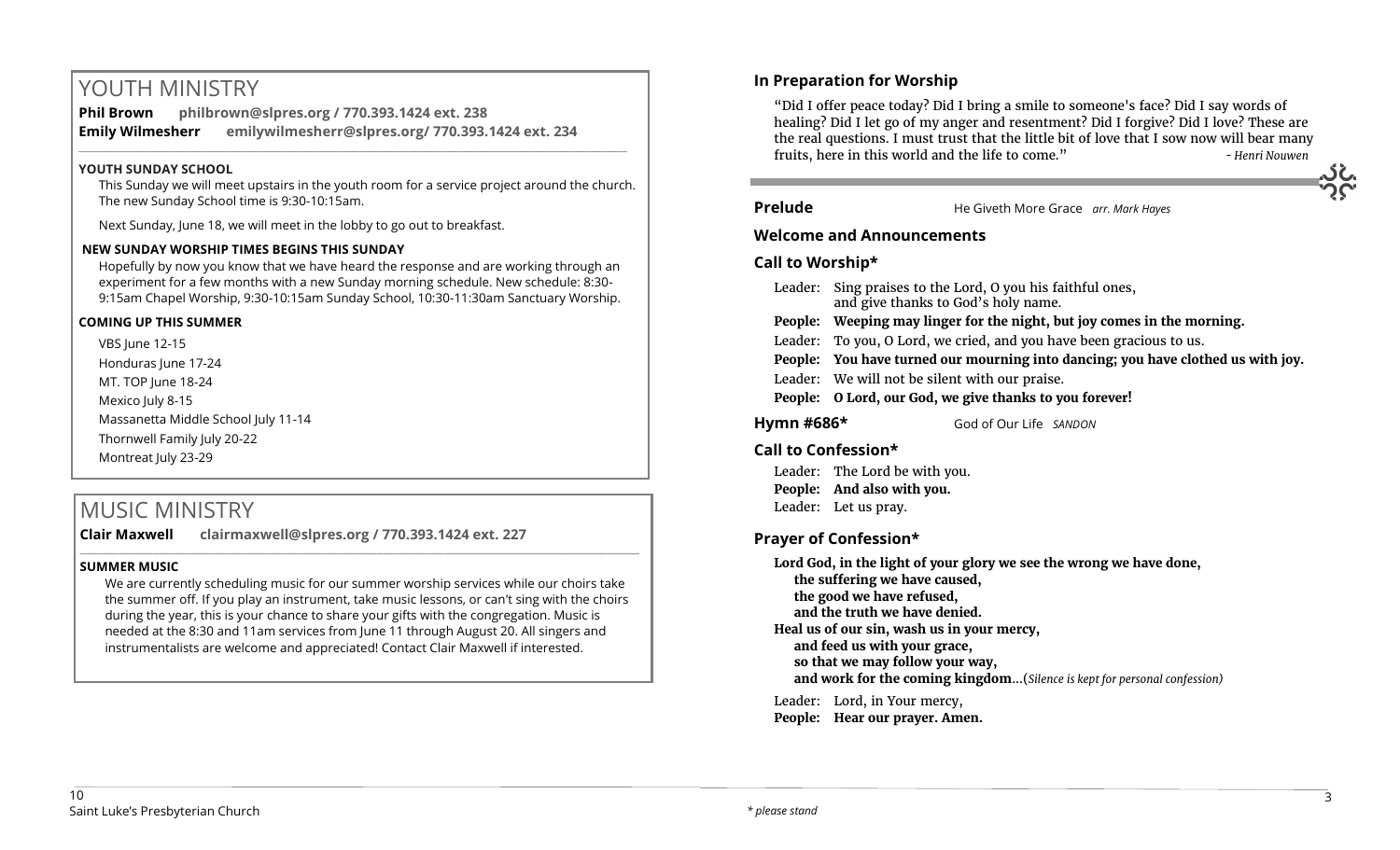### **Assurance of Forgiveness\***

## **Song of Praise\***

**Praise the Lord, praise the Lord, let the earth hear God's voice! Praise the Lord, praise the Lord, let the people rejoice! O come to the Father through Jesus the Son, And give God the glory, great things God has done!** 

# **Passing of the Peace of Christ\***

Leader: May the peace of Christ be with you. **People: And also with you.**

## **Prayer for Illumination**

**Scripture Lesson** Psalm 30, *page 505 of the Old Testament* 

Leader: The Word of the Lord. **People: Thanks be to God.**

# **Tell Us Our Story Shannon Dill Shannon Dill Shannon Dill**

*Children are always welcome to stay in worship. If preferred, parents may take their child(ren) to the nursery.*

| Sermon |
|--------|
|        |

**Series On Singing Truth Communist Communist Communist Communist Communist Communist Communist Communist Communist Communist Communist Communist Communist Communist Communist Communist Communist Communist Communist Communi** 

# Affirmation of Faith\* Apostles' Creed

**I believe in God, the Father Almighty, Maker of heaven and earth, and in Jesus Christ, His only Son, our Lord; who was conceived by the Holy Ghost, born of the Virgin Mary, suffered under Pontius Pilate; was crucified, dead, and buried; He descended into hell; the third day He rose again from the dead; He ascended into heaven, and sitteth on the right hand of God the Father Almighty; from thence He shall come to judge the quick and the dead. I believe in the Holy Ghost; the holy catholic Church; the communion of saints; the forgiveness of sins; the resurrection of the body; and the life everlasting. Amen.**

# ADULT MINISTRY

**Shannon Dill shannondill@slpres.org / 770.393.1424 ext. 229**   $\_$  ,  $\_$  ,  $\_$  ,  $\_$  ,  $\_$  ,  $\_$  ,  $\_$  ,  $\_$  ,  $\_$  ,  $\_$  ,  $\_$  ,  $\_$  ,  $\_$  ,  $\_$  ,  $\_$  ,  $\_$  ,  $\_$  ,  $\_$  ,  $\_$  ,  $\_$ 

#### **ADULT SUMMER SUNDAY SCHOOL**

Classes will continue to meet between the worship services, 9:30-10:15am. Descriptions of current groups are available on our website (slpres.org) or http://bit.ly/AdultSundaySchool. Please join us!

- Seasons of the Spirit (**Room 231/233**) a study of the scripture lessons used in Sunday sermons.
- Soul Food (**Room 234/236)** Study focuses on a variety of topics to illuminate our faith and understanding of the Christian life in this complicated world.
- Faith Foundations (**Room 232)**  Using the Kerygma study guides, this class explores Scripture, Christian Belief, and our faith with the goal of growing as Christian Disciples.
- FINCH (**Room 203)** Representing parents of children and youth, our studies hope to support and encourage you and your family.

#### **FRIDAY MORNING MEN'S BIBLE STUDY**

Fellowship and Bible study every Friday from 6:40-8am in the Parlor with Dan Joyce.

### **BIBLE STUDY: "WAYFARERS"**

Come join David, Shannon or Phil as this week's preacher leads a study of the scripture for the upcoming Sunday's worship. Meet on Wednesdays at 10am in the church library.

# S P L A S H ! CHILDREN'S MINISTRIES

**Catherine Anne Thomas cathomas@slpres.org / 770.393.1424 ext. 228 \_\_\_\_\_\_\_\_\_\_\_\_\_\_\_\_\_\_\_\_\_\_\_\_\_\_\_\_\_\_\_\_\_\_\_\_\_\_\_\_\_\_\_\_\_\_\_\_\_\_\_\_\_\_\_\_\_\_\_\_\_\_\_\_\_\_\_\_\_\_\_\_\_\_\_\_\_\_\_\_\_\_\_\_\_\_\_\_\_\_\_\_\_\_\_\_\_\_\_\_\_\_\_\_\_\_\_** 

### **FUN SUNDAY MORNINGS AHEAD!**

Our summer Sunday morning schedule for JUNE and AUGUST begins this week. Join us from 9:30-10:15am for:

- Eye-Popping Bible Stories in Room 120 (preschool)
- Faith Factory Games in the Great Hall (elementary)

Our games in the Great Hall require two adult volunteers each week. Please click here [http://](http://www.signupgenius.com/go/20f0444a9af2fa13-faith) [www.signupgenius.com/go/20f0444a9af2fa13](http://www.signupgenius.com/go/20f0444a9af2fa13-faith)-faith, to tell us which Sunday you'll be able to help lead. All lessons are prepared and all supplies are provided. It's easy and so much fun!

### **AND SPEAKING OF VOLUNTEERS…WE STILL NEED A FEW ADULTS FOR VBS!**

If there is any way you can give four mornings – or three – or two – or even one – during the week of June 12-15, please contact [cathomas@slpres.org](mailto:cathomas@slpres.org) right away. We have several very critical openings yet to fill. We are expecting over 150 children, so we'd love to know that we are completely ready to teach them that they are wonderfully made by God, for a purpose!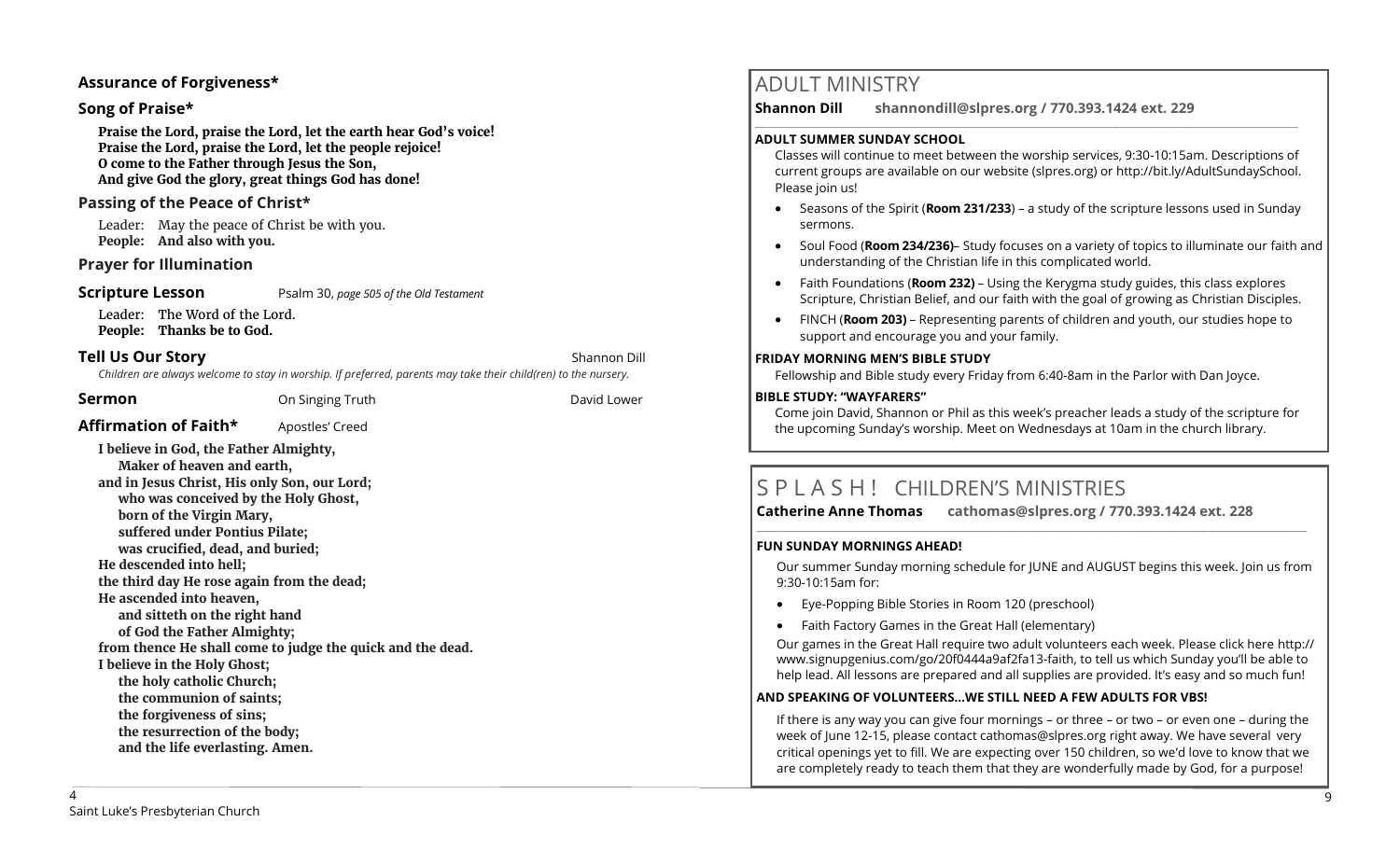ぶし **JUNE MISSION TRIPS**— This morning, we have the privilege of commissioning ふひ those who are participating in our Honduras and Mountain TOP trips, serving others and growing alongside our mission partners. We already have a group in Guatemala serving right now. Please keep all these people in your prayers.

The Honduras mission team will head to the Olancho region where they will partner with a village to help with projects, play with kids, teach VBS and develop relationships.

A group of youth and adults will head back to Mountain TOP in the hills of Tennessee for Saint Luke's 10th year. Team members will work in either the service camp building projects or day camp for the children in the area.

| Jack Armstrong                 | Mary Frances Kitchens |
|--------------------------------|-----------------------|
| Will Armstrong                 | David and Betsy King  |
| Ainsley Brown                  | <b>Becky Loftis</b>   |
| Phil Brown                     | Will Pile             |
| Zach Burroughs                 | Andrew Rice           |
| Ben Coffie                     | <b>Scott Rice</b>     |
| Carter Coffie                  | Anna Saunders         |
| Rosie Coffie                   | Kate Saunders         |
| Claire Cummiskey               | Cameron Silas         |
| Nelson Cummiskey               | Casey Singley         |
| Brown Cutler                   | Jack Singley          |
| Val DeFriece                   | Laura Singley         |
| Callie Dill                    | Sydney Sloan          |
| Shannon Dill                   | Grace Strickland      |
| Lauren Garrett                 | Martha Tate           |
| Glenda Gray                    | Laura Thornton        |
| Chris Guerrant                 | Morgan Underhill      |
| Anne Hallum/AIR Guatemala Team | Sydney Underhill      |
| Bruce Herrick                  | Allie Unold           |
| Forrest Herrick                | <b>Emily Vail</b>     |
| Natalie Hoffman                | Maura VandeWiele      |
| Caroline Hurst                 | <b>Emily Wills</b>    |
| Oliver Hurst                   | Emily Wilmesherr      |
| Catherine Kitchens             | Les Woodsides         |
| Dorothy Kitchens               |                       |

# **Offering Invitation**

*Giving is a tangible sign of worship. If you give electronically, there is a blue, laminated, electronic giving card in the pew rack to place in the offering plate as it is passed.*

# **Offertory** Special Music *Sally Larson, Soloist Sally Larson, Soloist*

# **Song of Thanksgiving\***

**God, we honor you. God, we trust in you. God, we worship and adore you. Take what we bring, offered to you. Teach us to show your abundant blessings. Alleluia, alleluia, alleluia. Amen.** 

# **Holy Communion**

**The Lord's Prayer Our Father, who art in heaven, hallowed be thy Name, thy kingdom come, thy will be done, on earth as it is in heaven. Give us this day our daily bread; and forgive us our debts, as we forgive our debtors; and lead us not into temptation, but deliver us from evil. For thine is the kingdom, and the power, and the glory, forever. Amen.**

*Communion will be served by intinction (dipping the bread into the cup). Everyone is invited to participate in the sacrament. Children who have discussed the sacrament with their parents and/or pastor are welcome. The cup holds grape juice, not wine, during this service. A server with gluten-free wafers will be standing directly in front of the communion table for those who prefer this option. If you would prefer to be served where you are sitting, please raise your hand.* 

# **Communion Prayer**